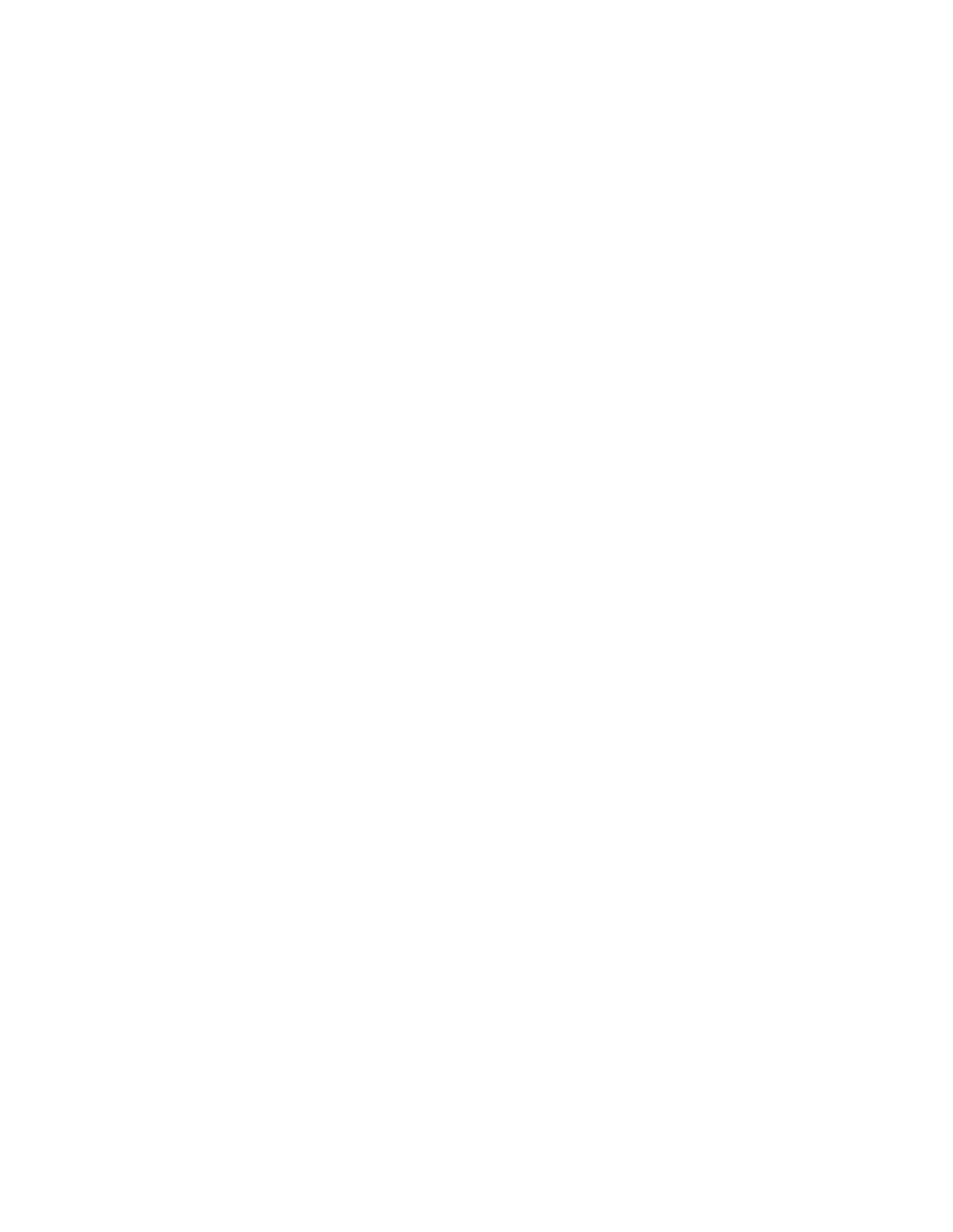*Letter from the Secretary*



April 4, 2006

The economic leadership of President George W. Bush has made this a time of terrific economic growth in America. Because of the President's pro-growth policies, Americans are keeping more of what they make, millions of jobs have been created, and homeownership is at an all time high. With good economic times comes an increased level of economic independence and more Americans every day know the pride of ownership. Ownership of one's home, secure health care and a sound retirement savings all contribute to an individual's sense of security and empowerment. The financial security that comes from owning something affords Americans the opportunity to plan for the years ahead, and when people feel they have a stake in the future, they build stronger families, stronger communities, and a stronger America.

With the power of ownership goes the power of financial knowledge; the two are inextricably linked. Americans can only manage their money and other assets if they understand what they own, and they are better able to improve their own economic situations if they understand the basics of finance. Our robust marketplace for financial services provides the American consumer with a multitude of choices. Making the right choices requires a certain level of financial literacy. That is why financial education is one of the pillars supporting the President's vision of an ownership society and it is why I am delighted to submit this document.

*Taking Ownership of the Future: The National Strategy for Financial Literacy* (Strategy) is the game plan for improving financial education in America. The Strategy was called for by the Fair and Accurate Credit Transactions (FACT) Act of 2003, which also directed the Treasury Department to lead a group of 19 other federal agencies, officially called the Financial Literacy and Education Commission (Commission), in an effort to help Americans learn more about their money. In addition, the Treasury Department is issuing this *Quick Reference Guide*, which offers readers a brief summary of the Strategy's tactics and calls to action, as well as a list of financial education resources.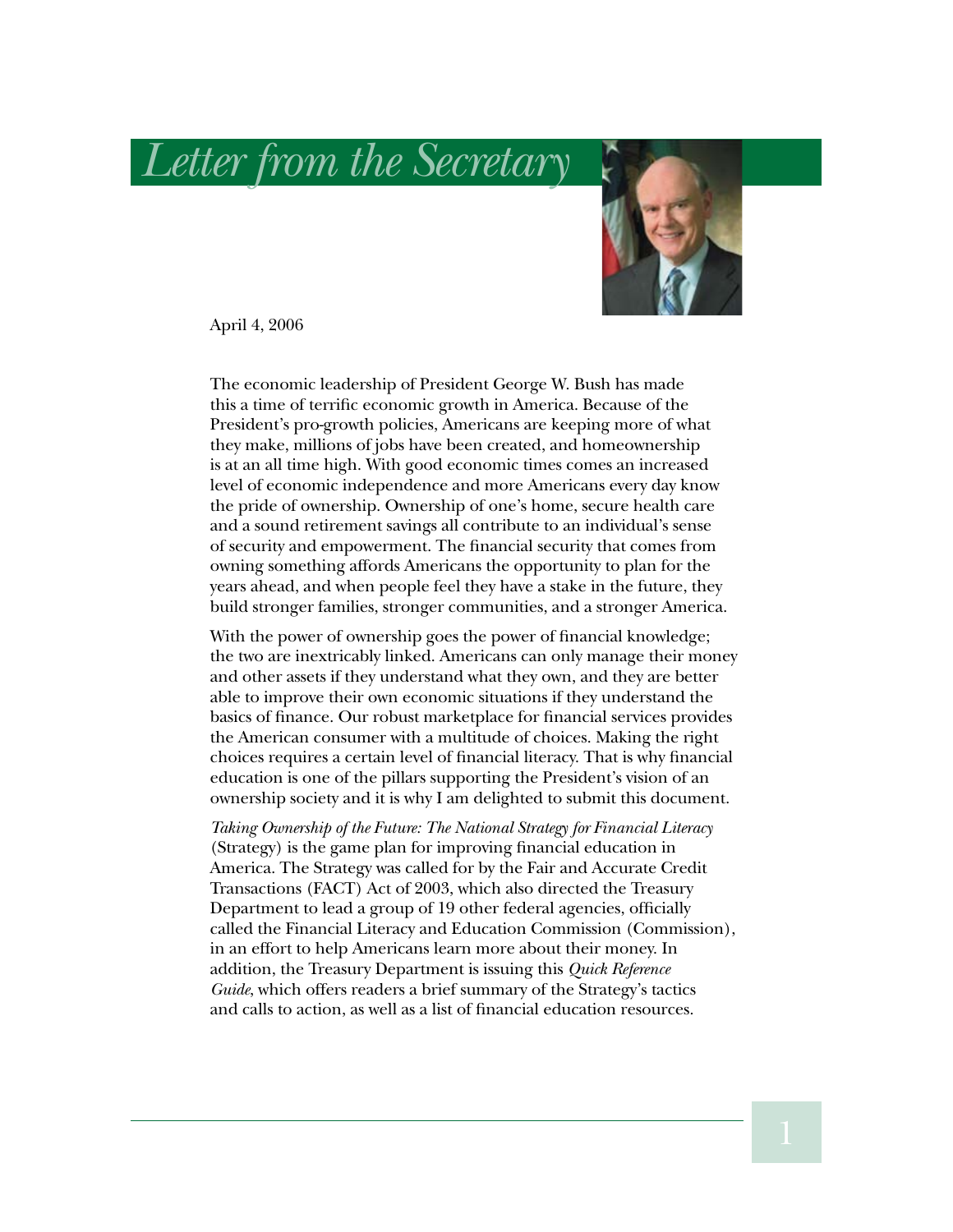Since 2004, the Treasury Department has been working closely with our partner agencies to implement the FACT Act and improve financial education in America. In 2004, the Commission launched a one-stop shop for free financial education publications from the federal government. Now Americans can visit MyMoney.gov or call 1-888-MyMoney to access helpful financial education materials in both English and Spanish. Today, the Commission takes the next important step with the submission of the Strategy.

The Strategy looks at a variety of important topics such as homeownership, credit management, retirement savings, and many other issues and describes the challenges and the solutions. Sometimes the solutions come from Federal government, but often non-profit organizations, businesses, and other private sector players provide important resources for those wishing to learn more about financial matters. The Strategy also encourages Americans to take advantage of the many tools to help them save money to buy a home, properly plan for retirement, or better manage their monthly household income. Finally, the Strategy puts forward examples of financial education programs that community leaders, business people, and volunteers can all look to as they design programs of their own to enhance financial literacy. The *Quick Reference Guide* contains more information on these programs.

Our goal is to make people more aware of the importance of financial education and challenge organizations across the country to help Americans become more financially literate so they can take ownership of their futures. I invite you to join this effort.

Sincerely,

 $11$ 

John W. Snow Secretary of the Treasury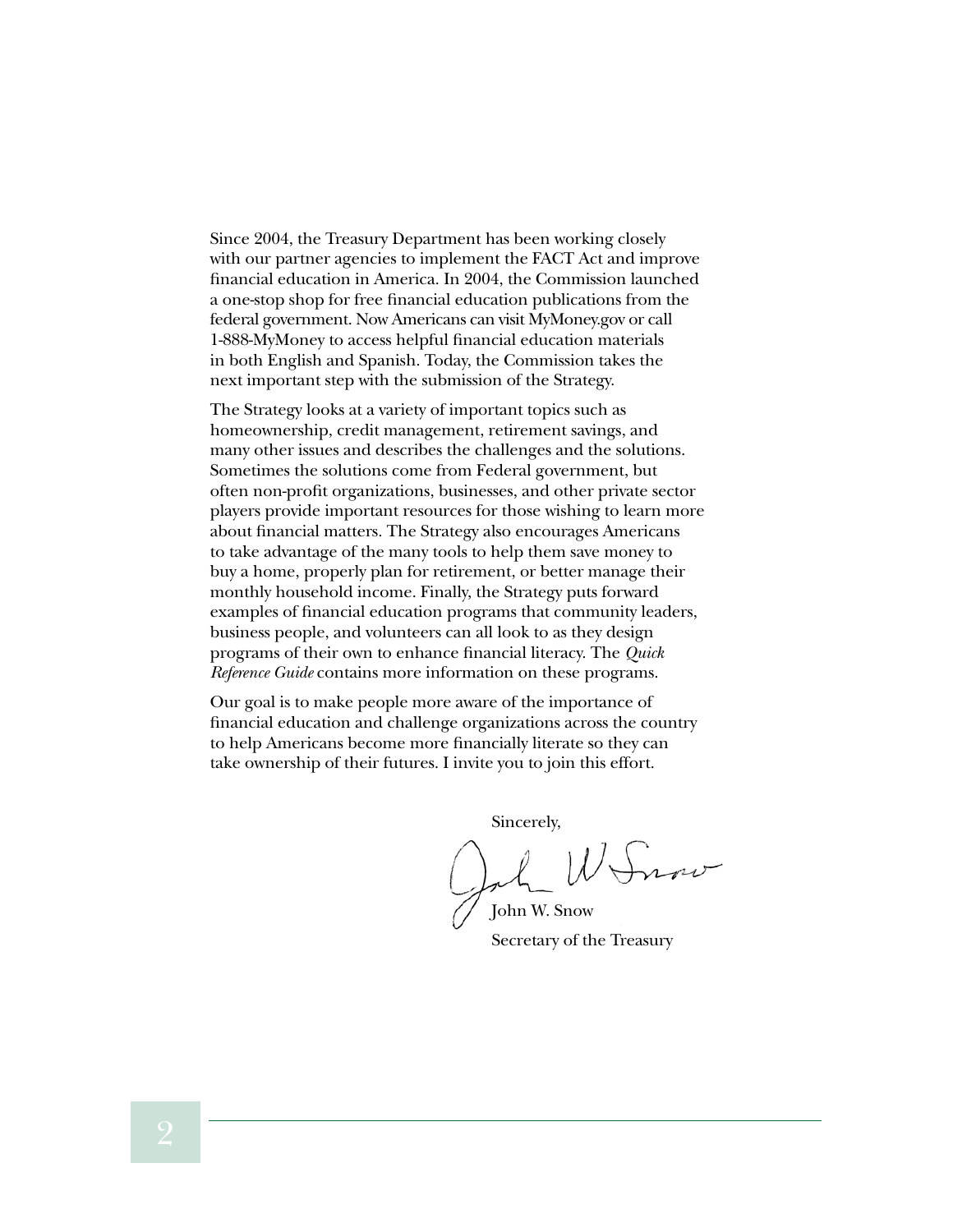## *Executive Summary*

Improving financial literacy has the potential to improve the lives of millions of Americans. Congress passed the Fair and Accurate Credit Transactions (FACT) Act in 2003 and included Title V which established the Financial Literacy and Education Commission made up of 20 federal agencies. On December 4, 2003, President George W. Bush signed the FACT Act into law. The law's charge for the Commission was to "improve the financial literacy and education of persons in the United States through development of a national strategy."1

Financial education can help people own a home, live a comfortable retirement, finance an education for themselves or their children, avoid fraud, and generally make the most of the numerous choices afforded by our modern marketplace of financial products and services. However uninformed choices can be dangerous. That is why the ultimate goal of this *Strategy* is to empower individuals to choose wisely.

The *Strategy* recognizes that the infrastructure of financial education can only be erected with the cooperation of three builders: the government, the private sector, and the individual. Each of these "builders" has its role. The government can regulate the financial marketplace and provide information for consumers. The private sector, including for-profit and non-profit organizations, can use its expertise, resources, and positioning to provide financial literacy programs. Individuals can take an interest in managing their finances and use the

information and programs provided by the government and private sector to improve their lives and those of their loved ones.

No one of these groups can succeed in assembling a financial education system alone. Yet mere cooperation without coordination is not enough. Therefore all three of these players must work together to assemble a national infrastructure for financial education under a common blueprint. The *Strategy* provides such a blueprint. The *Strategy*'s blueprint is firm enough to give general direction, but flexible enough to allow different players to chose their own roles in enhancing financial education. The *Strategy* is a blueprint that is intended for the private sector, individuals, and government. The private sector can use the *Strategy*'s definition of the challenges and the best practices as tools to focus and design future efforts. Individuals can use some of the resources listed to better manage their financial affairs. Government policymakers can use the *Strategy* to frame their analyses on financial literacy matters.

Each chapter recommends one or more Calls to Action – proposals for next steps for further development of our financial education infrastructure. Most of the proposals call upon the Federal government to take steps to raise the level of financial literacy. Some of these proposals call upon the private sector to expand their involvement in financial education. Other proposals suggest steps individuals should take for themselves to enhance their financial knowledge.

<sup>1</sup> Section 513 (b), Title V, Fair and Accurate Credit Transactions Act, 2003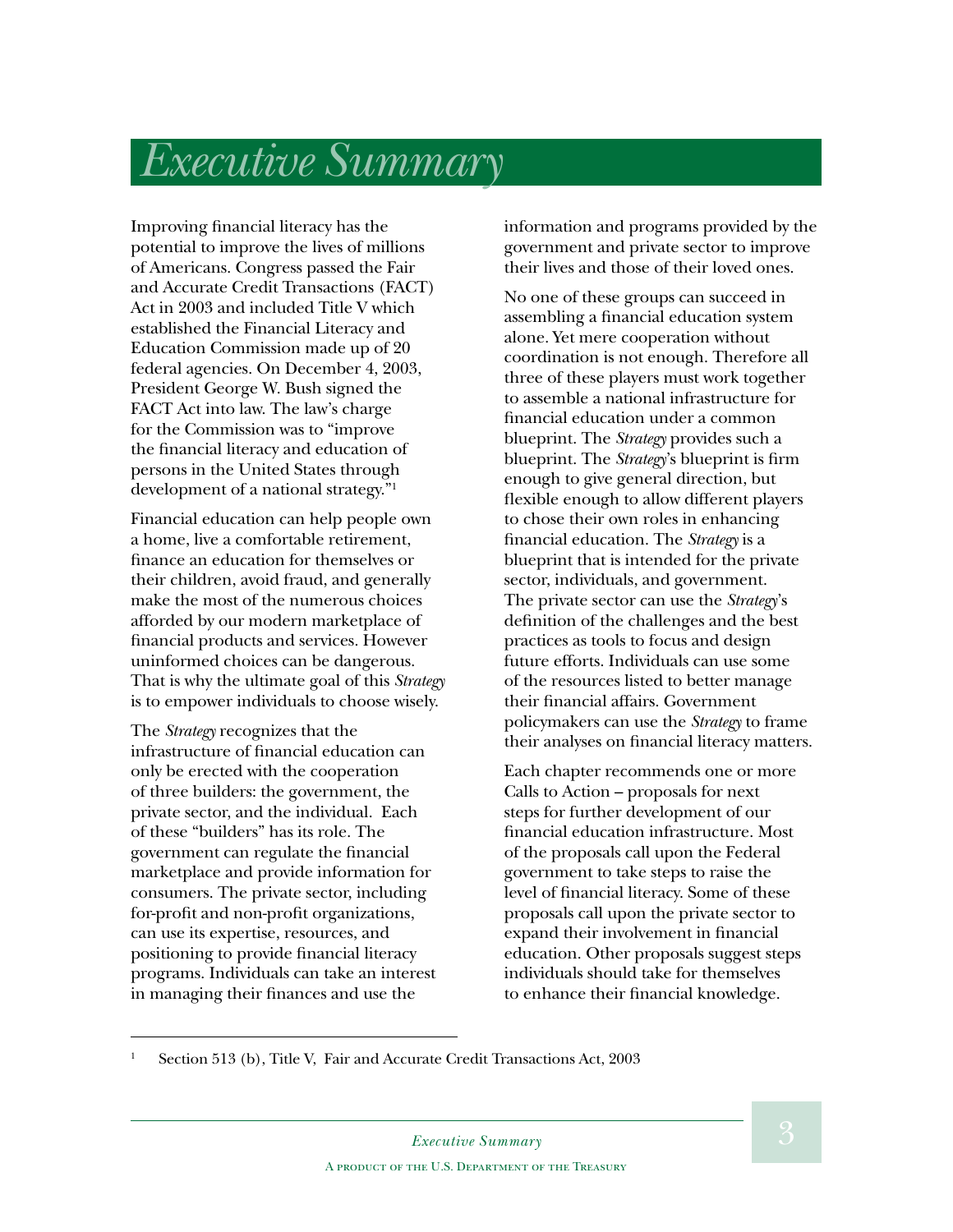#### *Purpose*

Beyond meeting a statutory requirement, there are three major purposes to the *Strategy*. First, the document is designed to identify issues within the field of financial education. This will assist policymakers and practitioners alike as they assess the national level of financial literacy. Second, the *Strategy* proposes solutions — in some cases by suggesting specific steps and in other cases by offering examples of programs with features that should be replicated by organizations wishing to spread financial literacy. Third, the *Strategy* seeks to advance the national conversation on financial education. Improving financial literacy requires first awareness and then action in government, in the private sector, and among individuals. Therefore, the *Strategy* is designed to serve as a discussion piece, an action plan, and, in time, a rallying point for those advocating for greater financial literacy in America.

#### *Structure and Organization of the* **Strategy**

In developing the *Strategy*, the Commission focused on 13 different topics for addressing the wide range of financial issues Americans face.

#### **Topic Areas**

The *Strategy* contains 13 subject-specific chapters. The *Strategy* begins with an examination of general savings issues in Chapter 1. To transform the time-honored American dream of owning one's own home into an achievable reality, Chapter 2 of the *Strategy* addresses the topic of homeownership. As Social Security benefits alone may not allow Americans to maintain their pre-retirement financial standing, Chapter 3 addresses the need to properly attend to their future financial well being. Chapters 4 through 7 of the *Strategy* address important financial applications such as credit, consumer protection, taxpayer rights, and investor protection. Chapters 8 through 10 focus on key audience sectors that require targeted financial education, including the unbanked and multicultural populations, and K-12 and postsecondary students. Finally, chapters 11 through 13 of the *Strategy* address important organizational and logistic topics, such as program evaluation and improvement, coordination efforts, and the international perspective.

Each chapter contains an overview of the topic, a discussion of the challenges and issues specific to that topic, and illustrations of potential solutions to address those challenges. Additionally, each chapter concludes with one or more calls to action which are keyed to one or more of five basic tactics for financial literacy, listed below.

#### **Overviews**

Each chapter begins with an introduction to the current landscape of the respective topic.

This section will set the stage for an in-depth treatment of the subject matter. The overviews discuss recent developments in that subject area, describe economic impacts of the current situation continuing as the status quo, and provide quantitative data from secondary research that illustrates the current state of affairs in a tangible way.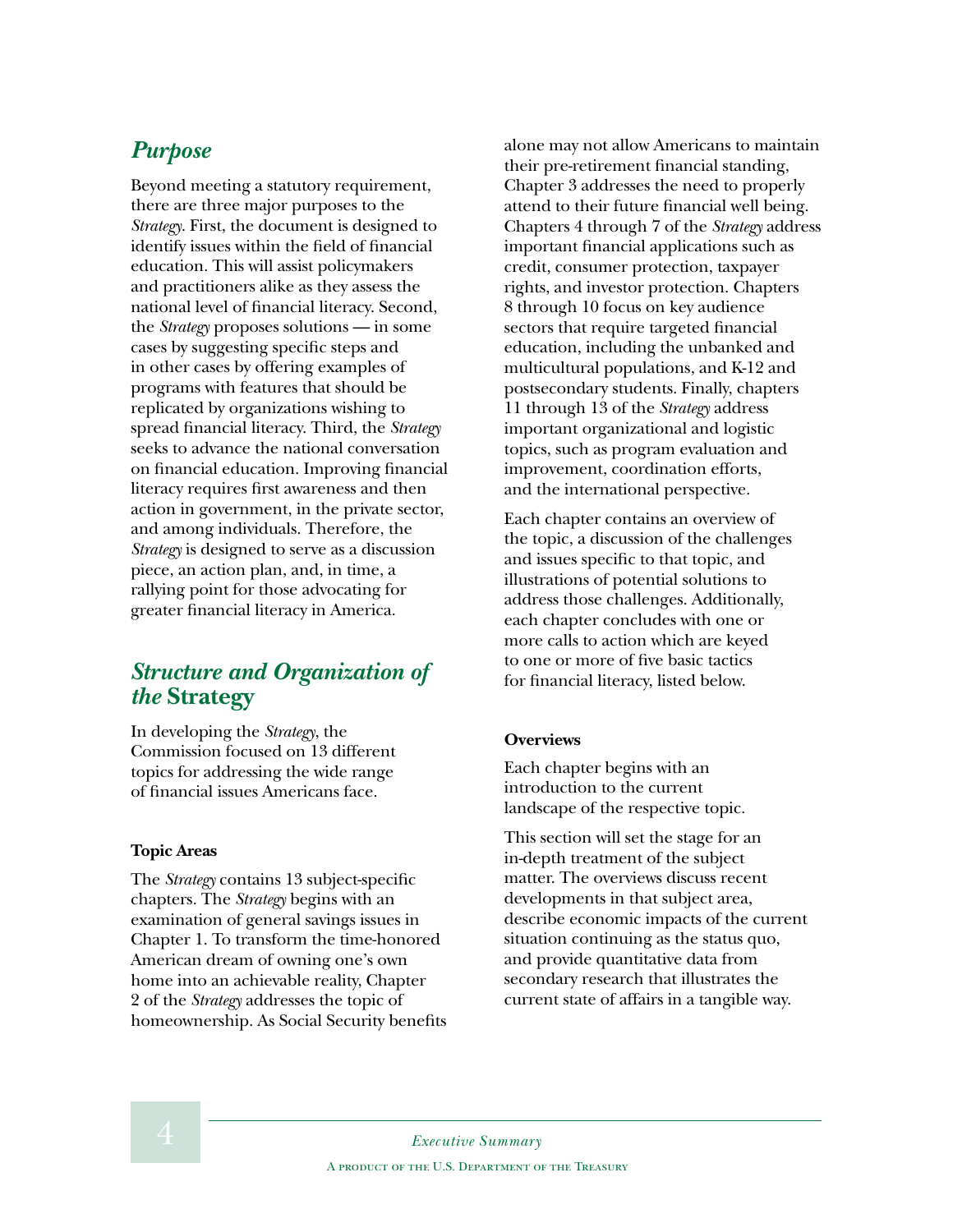#### **Challenges**

While the Overview frames the discussion, the Challenges section actually paints the picture of the problems Americans are having with this financial topic. Only when such challenges are accurately identified can effective solutions be proposed.

#### **Issues and Solutions**

The Issues section looks at the challenges identified in the previous section through the lens of financial education. This section then describes actual financial education programs that help Americans meet these challenges. The Federal government programs are mentioned so readers can make use of them to assist with their financial affairs. The non-Federal government programs are discussed generically as illustrations of programs that are effectively addressing the topic of the chapter. These programs are included as models for those readers wishing to establish or improve their own financial education programs.

While the essential elements of the cited programs are described in the respective chapters of the *Strategy*, the programs' names are not listed (with the exception of Federal government programs). Readers wishing to learn more about any of the programs listed can find the name of the program and contact information in this document—the Treasury's *Quick Reference Guide*. By listing programs by name, the *Quick Reference Guide* gives the reader the ability to research each of these programs for further information on the initiative described or to directly reach out to the organizers of the program.

#### **Calls to Action**

Each chapter of the *Strategy* calls for specific actions to improve financial literacy for all Americans. Each of these Calls to Action may be directed to the Federal government, the private sector, or to individuals. The 26 Calls to Action identify concrete steps that should be undertaken to meet the challenges identified in that chapter. Each Call to Action is associated with a tactic or tactics described below. These five tactics occur in different combinations and are broad methods or approaches for addressing the various financial education issues described in the chapter. In the *Strategy*, each Call to Action is found at the end of its respective chapter. A complete list of all the Calls to Action is included at the end of this *Quick Reference Guide*.

As referenced above, the Commission found certain fundamental approaches to improving financial literacy that cut across subject areas. These five specific tactics are considered the "Who, What, Where, When, and How" of raising the level of financial literacy for all Americans. The tactics are essential to replicating the success of the programs cited and to implementing the *Strategy*'s Calls to Action.

#### **Who?**

*Tailor Messages to Target Audience*



Because improving the financial literacy of Americans is an action that cannot occur using a "one-size-fits-all" approach, effective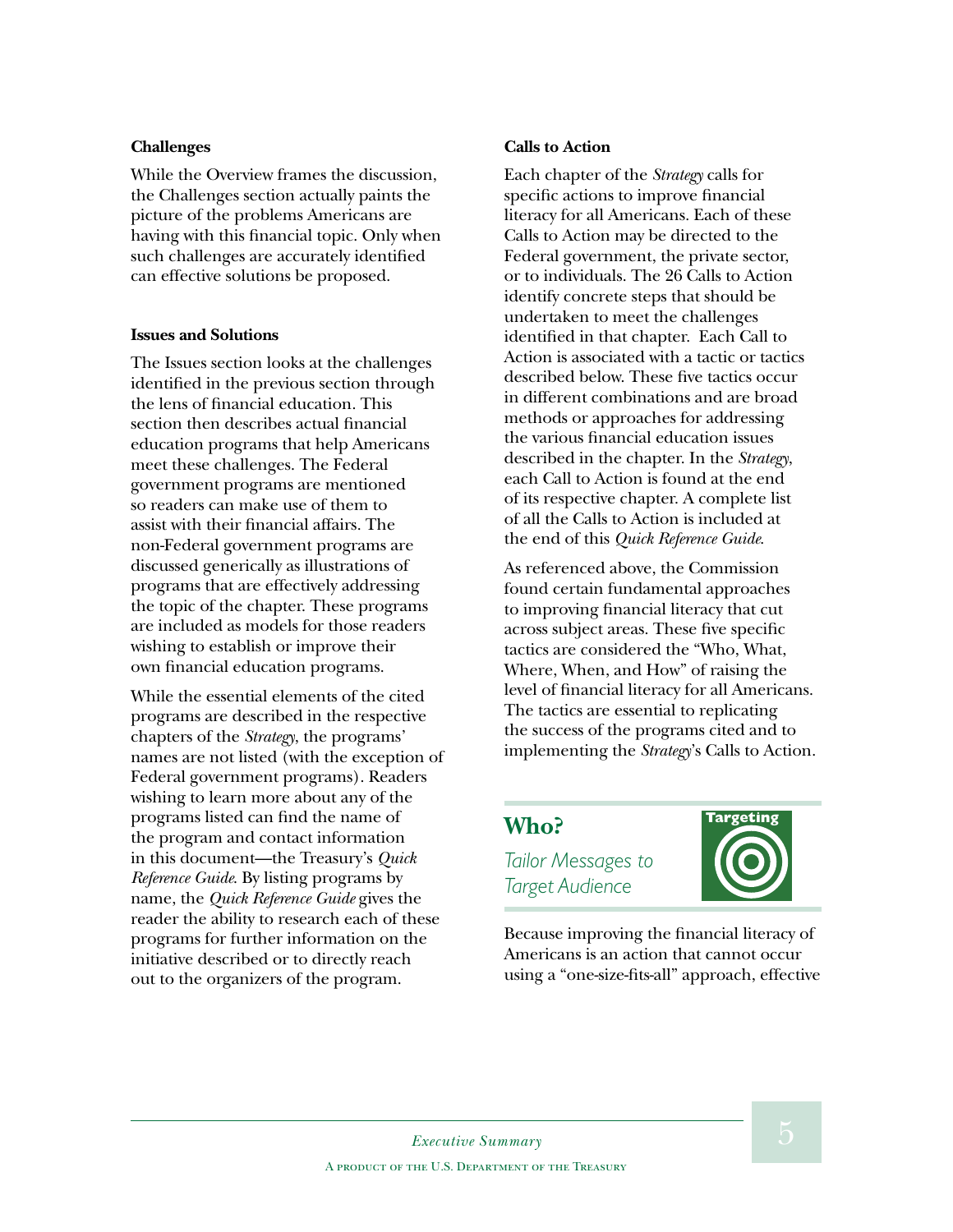outreach and education efforts require message development that is tailored to particular audiences. This is particularly important when communicating with key demographics, including seniors, youth, the unbanked, multicultural populations, those in geographically remote locations, and consumers with special needs. Materials and resources should target the unique needs of each audience sector. Financial literacy and education materials and messages that fail to consider the specialized needs of each audience risk failing to connect with the very people whom the financial education resources are intended to serve.

#### **What?**

*Produce and Distribute Quality Materials*



Production and dissemination of highquality educational materials gives consumers the relevant information they need on the many topics related to financial literacy. Distribution efforts should tap into organizations and dissemination channels that are trusted by, highly visible within, and routinely accessed by each particular community. In addition, the *Strategy* emphasizes the importance of translating research into practice.

Financial education programs should strive to incorporate methods resulting from academic research to assess the effectiveness of their programs. For educators, these routine assessments ensure the ability to produce and distribute quality, evidence-based materials; for consumers, they offer a measure of confidence about the effectiveness of a given financial literacy program.

#### **Where?**  *Build Public Awareness*

**Public Awareness**

The public space is a prime place in which to build public awareness of financial literacy issues. The effective use of print, radio, and television public service announcements; Internet resources; community outreach activities; and local, state, and national partnerships, enhance the ability of public outreach campaigns to educate consumers on key financial issues while pointing them toward effective information, resources and learning opportunities in their local communities.

#### **When?**

*Use Teachable Moments in Individuals' Lives and Integrate Financial Education into the Core Curriculum*



The target for sound financial management practices crosses youth and adult sectors. For adults, 'teachable moments' can include preparing for the purchase of an automobile (saving and budgeting), applying for a mortgage (credit history and credit scores), or enrolling in a retirement savings plan when starting a new job (retirement and investing issues). For youth, the *Strategy* stresses the importance of integrating financial concepts into K- 12 and postsecondary curricula. For example, integrating personal finance concepts such as how to manage a budget or balance a checkbook into core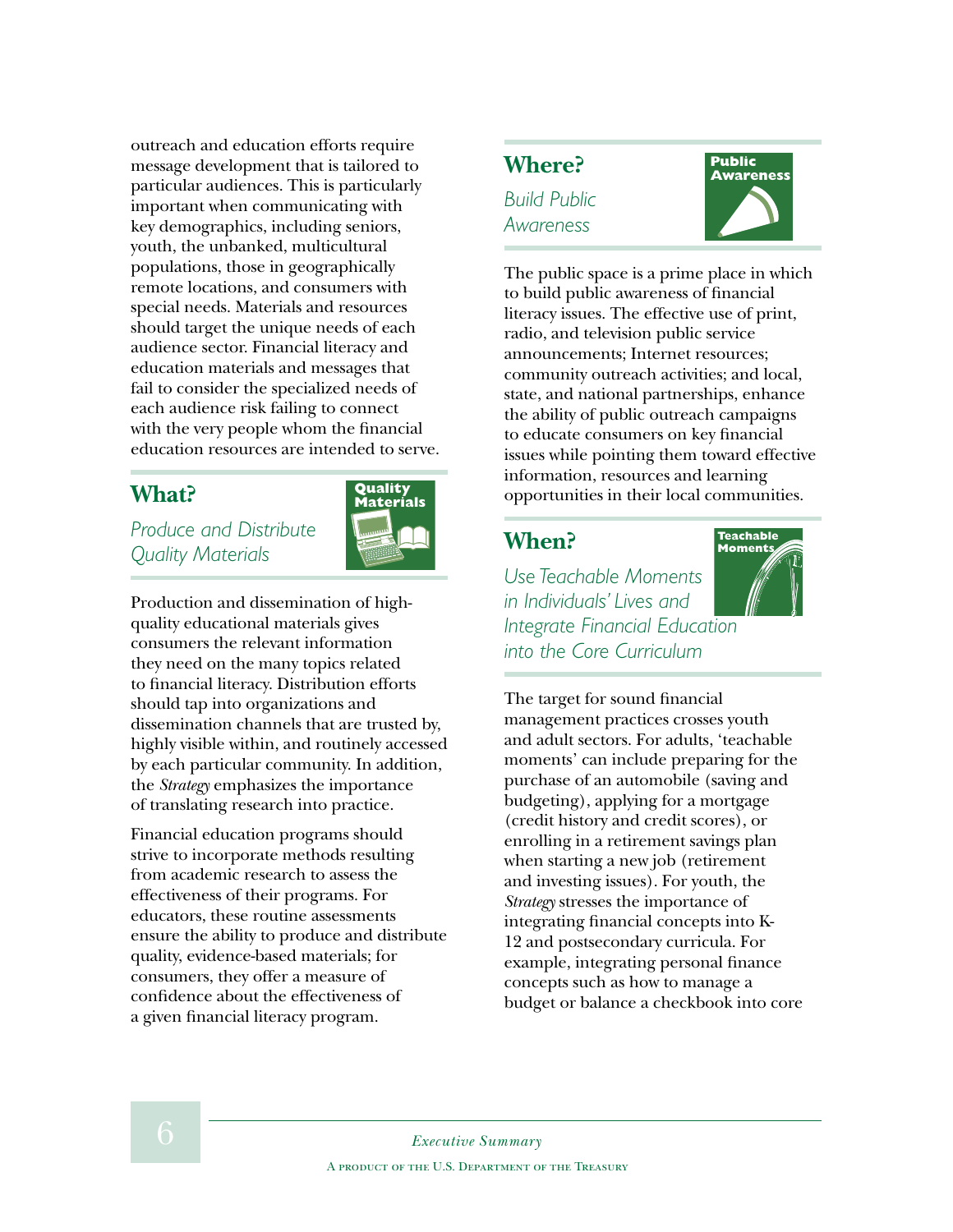mathematics curricula, or adding sound credit card management practices to a family and consumer science curricula, places real-world applications in an academic setting. For both adults and youth these teachable moments provide a unique opportunity to reach people when they may be the most receptive.

#### **How?**

*Tap into Public-Private and Private-Private Partnerships*



No one entity can single-handedly improve financial literacy in America. To the contrary, many of the most effective education and skills-building activities are those currently led by entities forming a partnership. An essential part of the *Strategy* is to tap into the tremendous potential of public-private and private-private partnerships to help equip consumers with financial skills.

The *Strategy* extends a charge to all Americans — the Federal government and the private sector, including forprofit and non-profit organizations — to work in partnership to accomplish some of its Calls to Action. Across the spectrum of important financial literacy and education initiatives, successful partnerships have demonstrated the ability to reach key audiences, to tap into local distribution channels, and to expand access to financial education programs.

#### *Conclusion*

The Commission's *National Strategy for Financial Literacy* provides useful analysis and important proposals for raising the level of financial literacy in America. The Treasury's *Quick Reference Guide* offers a convenient list of calls to action and a helpful resource list of the programs referenced in the *Strategy*. Both documents can be used together by readers to understand the challenges and to take part in the solutions in the ongoing effort to make Americans more financially literate and help them take ownership of their futures.

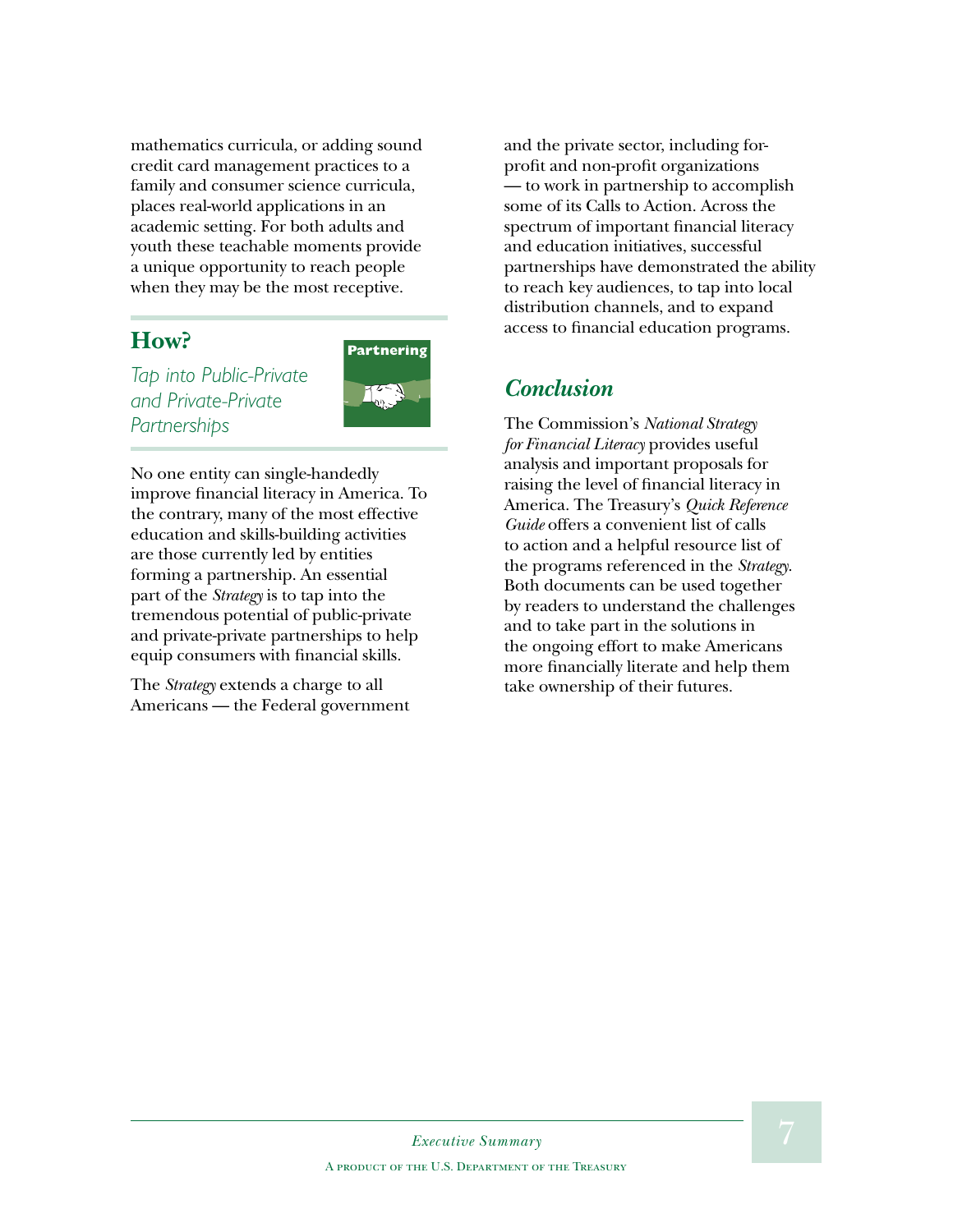### *Financial Literacy Checklist*

*Key Action Steps Chapters 1-13*

**Check**  $(\checkmark)$  Calls to Action:<br>Key Action Steps **Chapters** 1-13

#### *General Saving*

#### **Implementation Tactics: Public Awareness, Targeted Message**

- **1-1.** In the first quarter of 2006, the Treasury Department will partner with a non-profit organization to develop and implement a PSA on the benefits of lifetime savings and the savings resources available on the Financial Literacy and Education Commission's Web site, MyMoney.gov.
- **1-2.** Organizations advocating for increased saving should augment their general communication approach with customized messages addressing the interests of members of specific age groups, geographic communities, and economic levels.

#### *Homeownership*

#### **Implementation Tactics: Partnerships**

- **2-1.** Between the second quarter of 2006 and the second quarter of 2007, the U.S. Department of Housing and Urban Development will join with the Treasury Department to host a series of meetings highlighting the work of successful partnerships that have advanced homeownership.
- **2-2.** Lenders and other businesses should partner with grassroots organizations to provide financial education on buying a home and one-on-one counseling to demystify the home buying process.

#### *Retirement Savings*

#### **Implementation Tactics: Partnerships, Integration**

- **3-1.** In 2006, the Treasury Department and the Department of Labor will cohost a roundtable with large employers on retirement saving. Topics will include successful strategies in integrating the delivery of financial education into the workplace and other options for increasing participation and contributions in private pensions, such as automatic enrollment.
- **3-2.** The Small Business Administration (SBA), the Department of Labor, and the Treasury Department are committed to conducting outreach to small businesses, and will continue to offer valuable resources on retirement options to small firms. The SBA will make available specific information for small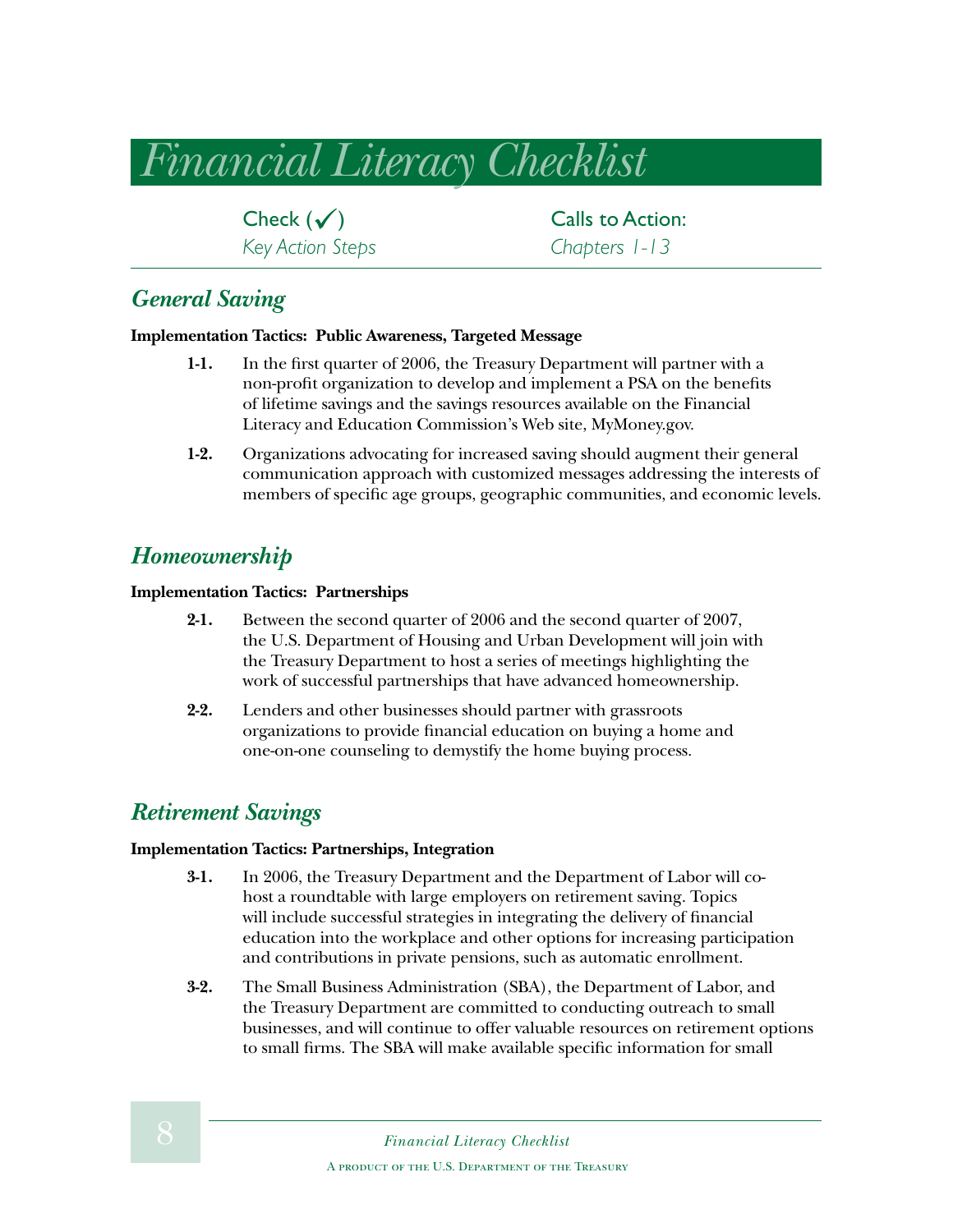businesses on general retirement issues by providing an online training link that will be available on www.MyMoney.gov by the second quarter of 2006.

#### *Credit*

#### **Implementation Tactics: Public Awareness, Integration**

- **4-1.** The U.S. Department of the Treasury will launch a multi-media campaign in the third quarter of 2006 to seek to improve credit literacy among consumers. The campaign also will invite Americans to get information about managing consumer credit at MyMoney.gov. By accessing the Web site, Americans can learn more about credit history, credit reporting, and credit scoring.
- **4-2.** Consumers should take advantage of the credit management tools available to them such as the free annual credit reports, available at www.annualcreditreport.com and 1-877-322-8228. Consumers should review the information in their report, understand how it is used, and know how to detect errors and possible instances of identity theft.
- **4-3.** Consumer lenders should use their unique expertise and existing distribution channels to promote credit education among their customers and the public at large. Useful efforts might include development and distribution of credit education materials, support for reputable credit counseling or financial education efforts, referrals to credit education resources, or creation and maintenance of other financial education programs. Efforts may focus on adults or youth, but such financial education efforts should be easily distinguishable from marketing efforts from the consumer's perspective.
- **4-4.** Consumers should seek reputable credit counseling services early, when financial problems start, to avoid potential bankruptcy. Lenders and social service organizations should refer consumers to reputable credit counseling services at the onset of financial difficulties.

#### *Consumer Protection*

#### **Implementation Tactics: Public Awareness, Partnerships, Quality Materials**

- **5-1.** Americans should learn more about preventing and recovering from identity theft through the use of Federal government materials. The media, private companies and non-profits can help with the Federal government's efforts to raise awareness by directing consumers to MyMoney.gov and www.consumer.gov.
- **5-2.** In the first quarter of 2006, the Treasury Department will make the DVD, entitled "Identity Theft: Outsmarting the Crooks," available to the public through the MyMoney.gov Web site and the 1-888-MyMoney toll-free hotline.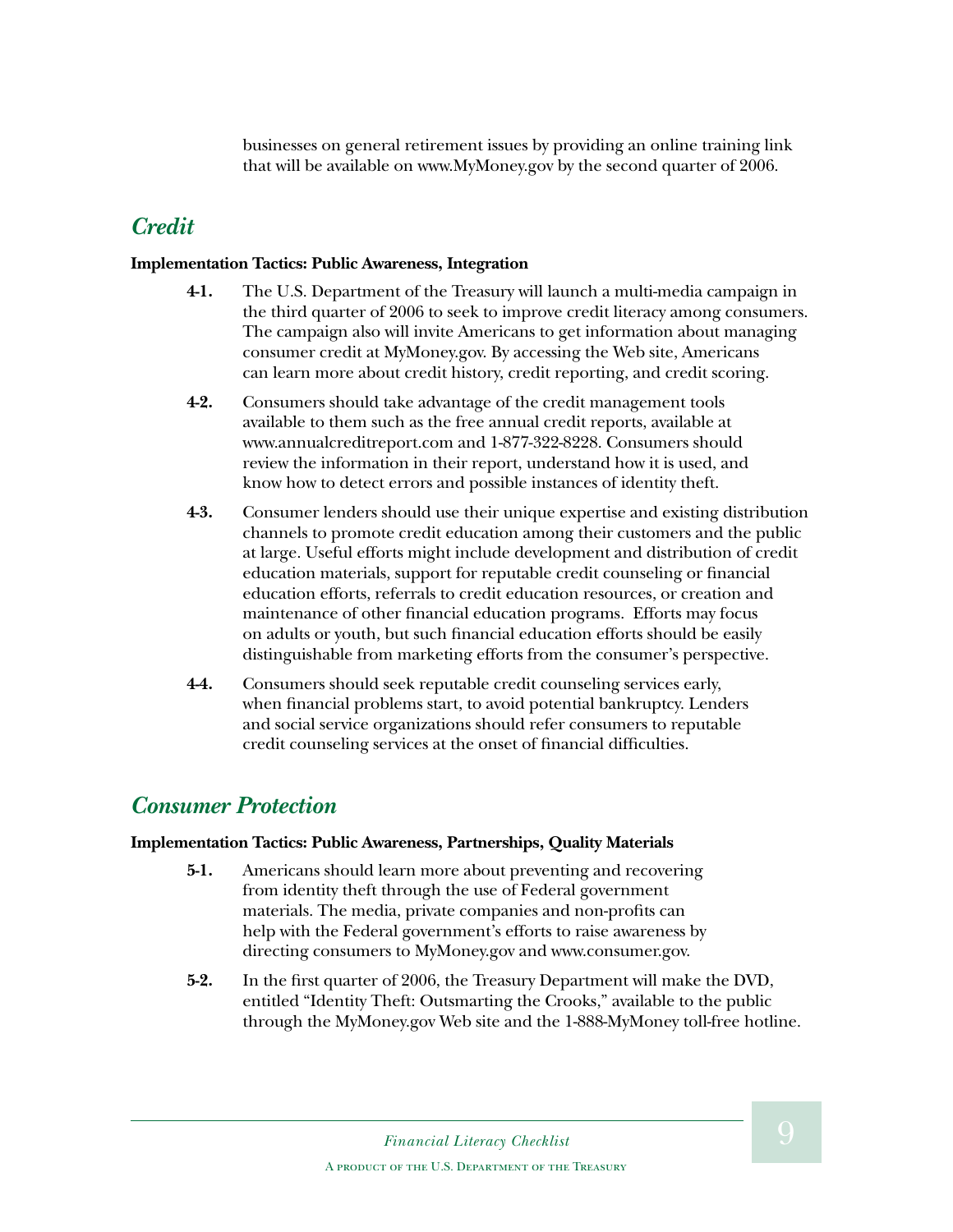### *Taxpayer Rights*

#### **Implementation Tactics: Public Awareness, Partnerships, Quality Materials**

- **6-1.** Community groups including social service organizations, professional organizations, and faith-based organizations should take advantage of the IRS's Voluntary Income Tax Assistance program.
- **6-2.** In 2006, the U.S. Department of the Treasury and a Federal Reserve Bank will continue the national public education campaign, "Go Direct." The campaign is designed to encourage Americans who receive Federal benefit payments, particularly Social Security, to use direct deposit. On an annual basis, the program will be assessed by the agencies to determine its effectiveness and viability.
- **6-3.** The Department of Health and Human Services will continue its public awareness campaign on the new Medicare drug benefit that encourages seniors to enroll in the program. The public awareness campaign began on November 15, 2005 and continues until May 16, 2006. The campaign provides eligible taxpayers with easy access to information regarding enrollment.

#### *Investor Protection*

#### **Implementation Tactics: Quality Materials, Public Awareness**

- **7-1.** Investors should take advantage of the wealth of high quality, neutral, and unbiased information offered free of charge.
- **7-2.** During the meeting hosted by the Treasury Department and the U.S. Department of Labor (see 3-1), the topics of discussion will include an educational emphasis on investment fees. Attendees will discuss how to present information on fees in a clear and understandable manner.

#### *The Unbanked*

#### **Implementation Tactics: Quality Materials, Partnerships**

**8-1.** Between the second quarter of 2006 and the third quarter of 2007, the U.S. Department of the Treasury, along with the Federal Deposit Insurance Corporation, the National Credit Union Administration, and the Office of the Comptroller of the Currency, will host a series of four regional conferences to share best practices on banking of the unbanked. The conferences will bring together community-based organizations, financial service providers, and Federal, state and local regulators to broker partnerships and discuss the latest developments and strategies in bringing people into the financial mainstream.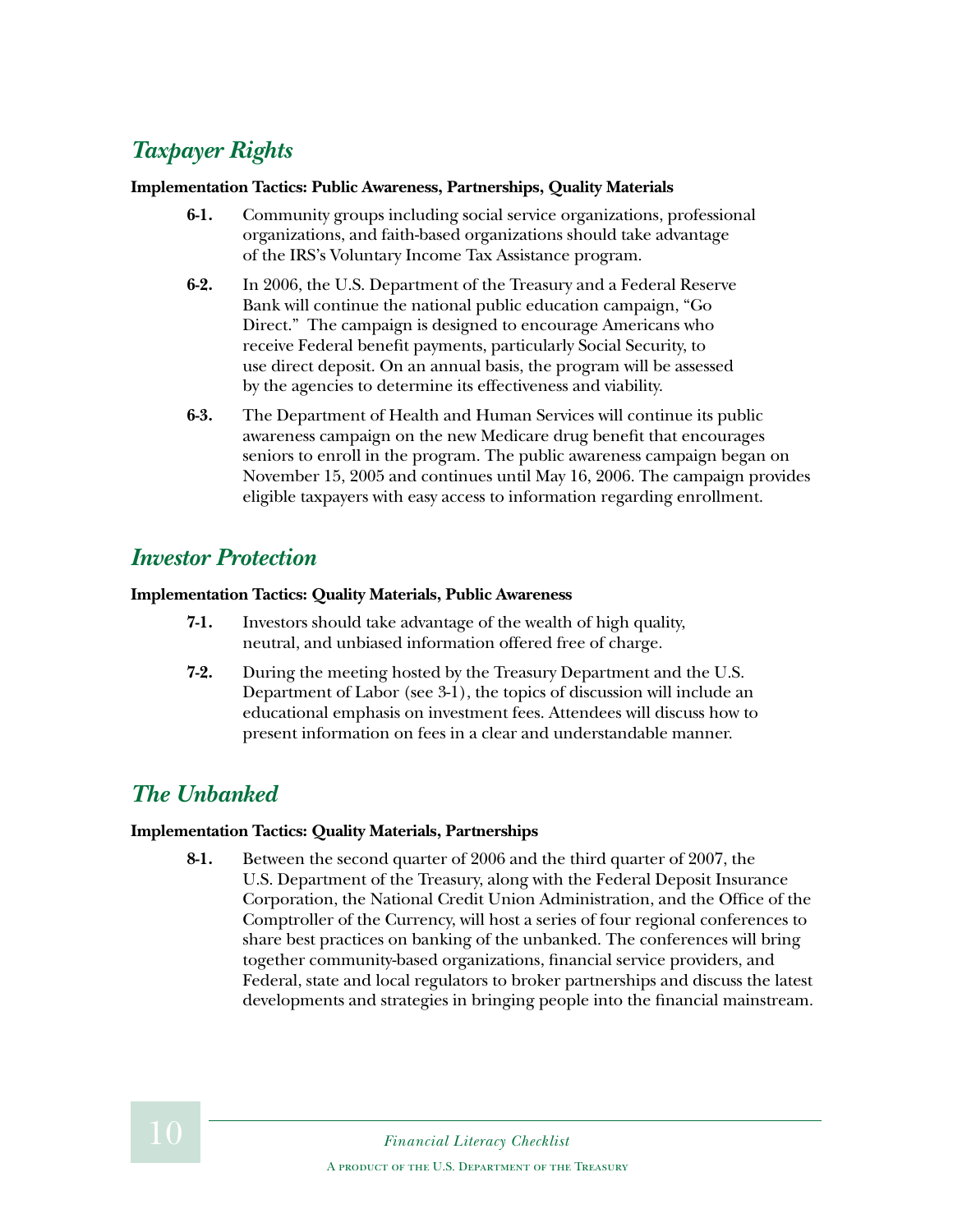### *Multicultural/Multilingual Populations*

#### **Implementation Tactics: Public Awareness, Targeting**

**9-1.** Between the fourth quarter of 2006 and the fourth quarter of 2007, the Treasury Department will host a series of roundtables on financial education topics of special concern to specific communities. The goal of each roundtable will be to raise awareness of the important financial education topics within the specific community highlighted.

#### *K–Postsecondary Education*

#### **Implementation Tactics: Partnerships, Integration, Quality Materials**

- **10-1.** In 2006, the U.S. Department of the Treasury will partner with the Department of Education to host a summit focused on integration of financial education into the core school curriculum. The group also will survey promising practices in financial education and in teacher training in an effort to assist others who are starting or enhancing programs. This public meeting will bring together policymakers, educators, and other leaders in the fields of general education and financial literacy. Findings from this summit will be made available to educators and policymakers throughout the nation.
- **10-2**. Teachers, parents, and youth organizations should make greater use of the wealth of free and low-cost materials available on a variety of financial education topics through national clearinghouses.
- **10-3.** Postsecondary institutions should consider ways to raise the financial literacy levels of their students to help them avoid financial hardship due to mismanagement of credit and money.

#### *Academic Research and Program Evaluation*

#### **Implementation Tactics: Public Awareness, Quality Materials**

**11-1.** The Treasury Department along with the Department of Agriculture Cooperative State Research, Education, and Extension Service will convene a symposium of researchers who specialize in financial education between the third quarter of 2006 and the third quarter of 2007. The goal of the symposium is to raise awareness of existing academic research and to define questions that require additional analysis. The symposium will result in a White Paper that will survey current financial education research and will also identify areas of potential future research.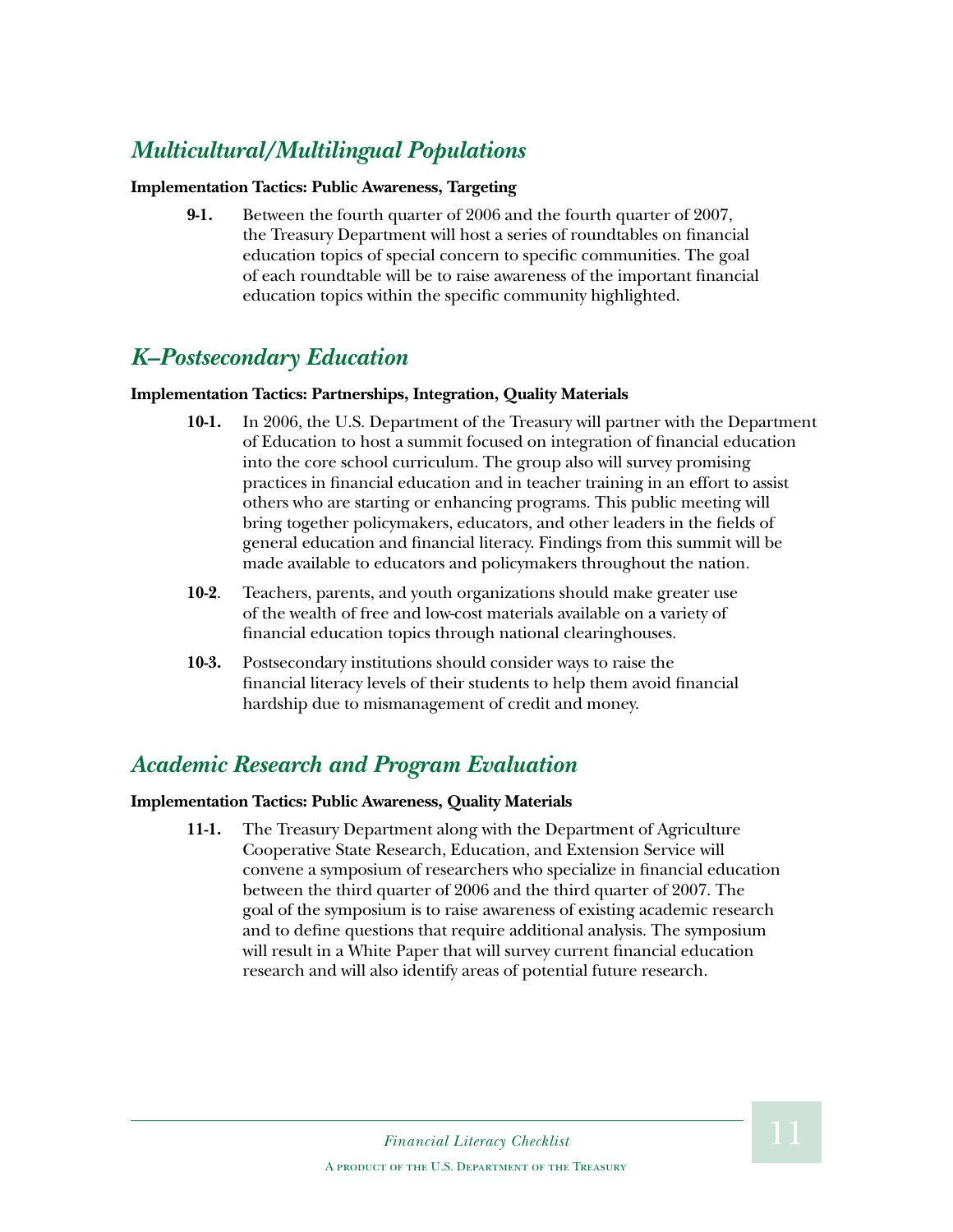#### *Coordination*

#### **Implementation Tactic: Public Awareness**

- **12-1.** The Financial Literacy and Education Commission will continue to enhance the Web site, MyMoney.gov, to make it more comprehensive and interactive. The Commission will also work with other organizations to promote the awareness and use of the Web site.
- **12-2.** Every six months the GSA and the Treasury Department will partner to survey Federal financial literacy and education programs and resources to identify potential overlap and duplication. The results of this survey will be put in report form and will be submitted to Commission members, with the first report to be issued in September 2006.

#### *International Perspective*

#### **Implementation Tactic: Partnerships**

**13-1.** Between the third quarter of 2006 and the second quarter of 2007, the Treasury Department will host an international summit on financial education. To bring about this multi-national dialogue the Treasury Department will invite the central government authorities responsible for financial literacy in their respective nations to convene and discuss recent developments, innovative methods, and successful strategies for improving financial literacy in their home countries.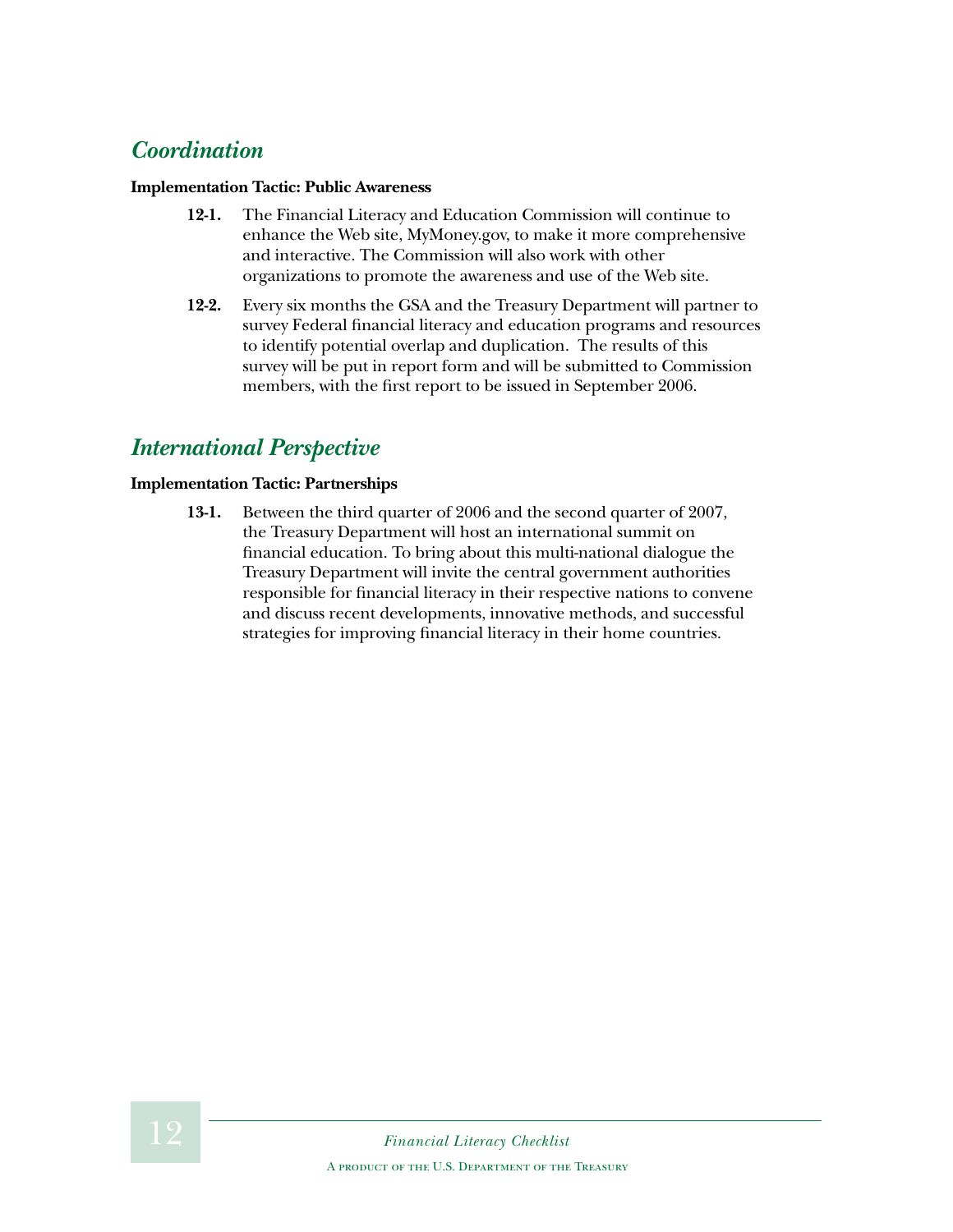## *Program Resources*

The purpose of including these non-Federal governmental programs was to give specific, concrete examples of financial education efforts that specifically illustrate the issues discussed in each chapter. The U.S. Government, including the Financial Literacy and Education Commission and its member agencies, does not endorse the non-Federal governmental entities listed in this Quick Reference Guide, nor does it guarantee in any way the services, advice, or products provided by non-Federal governmental entities mentioned in this report. With regard to the Web site addresses that appear in this report that are created and maintained by non-Federal governmental entities, the United States Government, including the Financial Literacy and Education Commission and its member agencies, does not endorse, approve, certify, or control those external sites and does not guarantee the accuracy, completeness, efficacy, or timeliness of the information contained on them. Moreover, the programs listed in the Quick Reference Guide are, by no means, an exhaustive list of programs that have a positive impact on financial literacy, and are intended to be used for illustrative purposes within the topical chapters.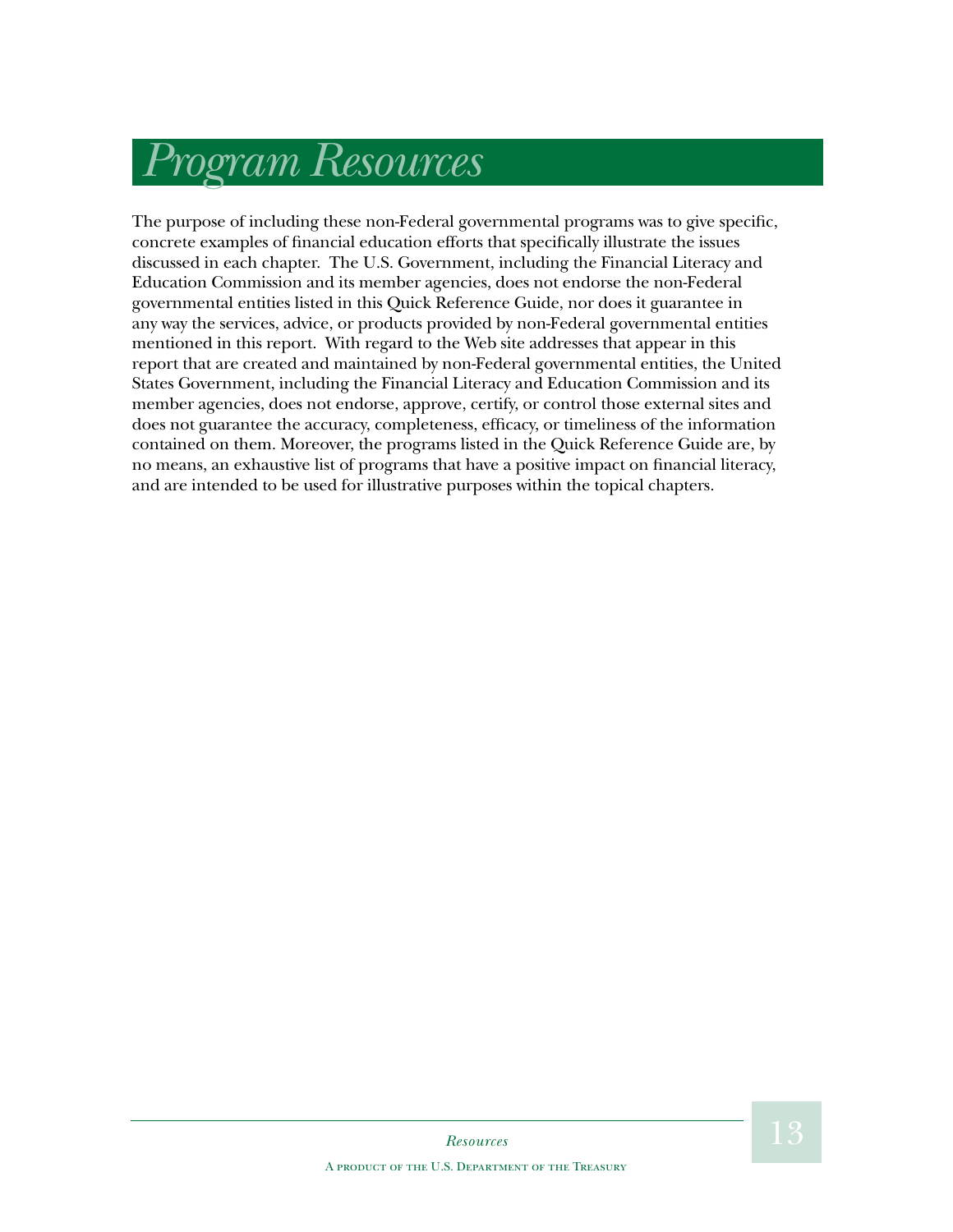## Financial Education Resources List

| Organization/<br>Name of Project                                                                                                             | Address                                                 |              | Web site                                                     |                       |                 |
|----------------------------------------------------------------------------------------------------------------------------------------------|---------------------------------------------------------|--------------|--------------------------------------------------------------|-----------------------|-----------------|
|                                                                                                                                              |                                                         | Telephone    |                                                              | Chapter/Page #        |                 |
| America Saves                                                                                                                                | 1620 Eye Street, # 200<br>Washington, DC 20006          | 202-387-6121 | www.americasaves.org                                         | <b>General Saving</b> | 3               |
| ASEC/<br>Choose to Save                                                                                                                      | 2121 K Street, NW, # 600<br>Washington D.C. 20037       | 202-659-0670 | www.choosetosave.org                                         | General Saving        | 3               |
| National Association of<br><b>Insurance Commissioners</b>                                                                                    | 2301 McGee Street, #800<br>Kansas City, MO 64108        | 212-398-9000 | www.naic.org                                                 | <b>General Saving</b> | 3               |
| <b>USDA Cooperative</b><br><b>Extension State Research,</b><br><b>Education and Extension</b><br>Service/Financial Security<br>in Later Life | 1400 Independence Ave., SW<br>Washington, DC 20250-2201 | 202-720-7441 | www.csrees.usda.gov/<br>nea/economics/fsll/fsll.<br>html     | General Saving        | 6               |
| Department of Defense/<br><b>Military Saves</b>                                                                                              | 1620 Eye Street, NW, # 200,<br>Washington, DC 20006     | 202-387-6121 | http://www.<br>americasaves.org/<br>national/military.asp    | <b>General Saving</b> | 6               |
| <b>Tower Federal Credit</b><br>Union                                                                                                         | P.O. Box 123<br>Annapolis Junction, MD 20701            | 800-787-8328 | www.towerfcu.org                                             | Homeownership         | П               |
| NeighborWorks America                                                                                                                        | 1325 G Street, NW, #800<br>Washington, DC 20005         | 202-220-2300 | www.nw.org                                                   | Homeownership         | П               |
| Navajo Partnership for<br>Housing                                                                                                            | State Highway 264 Street<br>St. Michaels, AZ 86511      | 928-810-3112 | www.navajopartnershipforhousing.org                          | Homeownership         | 12              |
| Navy Federal Credit Union                                                                                                                    | P.O. Box 3000<br>Merrifield, VA 22119                   | 800-368-3657 | www.navyfcu.org                                              | Homeownership         | 12              |
| Department of Housing<br>and Urban Development/<br><b>Housing Counseling</b><br>Agencies                                                     | 451 7th Street, SW<br>Washington, DC 20410              | 800-569-4287 | http://www.hud.gov/<br>offices/hsg/sfh/hcc/<br>hccprof14.cfm | Homeownership         | 13              |
| <b>Columbus Housing</b><br>Partnership                                                                                                       | 562 E. Main St.<br>Columbus, OH 43215                   | 614-221-8889 | www.chpcolumbus.org                                          | Homeownership         | $\overline{13}$ |
| Department of Housing<br>and Urban Development/<br>Neighborhood Networks                                                                     | 451 7th Street, SW<br>Washington, DC 20410              | 202-708-1112 | www.hud.gov/offices/<br>hsg/mfh/nnw/nnwindex.<br>cfm         | Homeownership         | 14              |
| Montana Home<br>Ownership Network                                                                                                            | 509 1st Avenue South<br>Great Falls, MT 59401           | 406-761-5861 | www.nwgreatfalls.org                                         | Homeownership         | 16              |
| Sacramento Mutual<br>Housing Association                                                                                                     | 3451 5th Avenue<br>Sacramento, CA 95817                 | 916-453-8400 | www.mutualhousing.<br>com                                    | Homeownership         | 16              |
| Mission of Peace and<br><b>Housing Counseling</b><br>Agency                                                                                  | 877 E. 5th Avenue<br>Flint, MI, 48503                   | 810-232-0104 | www.missionofpeace.<br>com/                                  | Homeownership         | 16              |
| Social Security<br>Administration/<br>Social Security Statement                                                                              | Located by geographical area                            | 800-772-1213 | www.ssa.gov/<br>mystatement/                                 | Retirement<br>Saving  | 22              |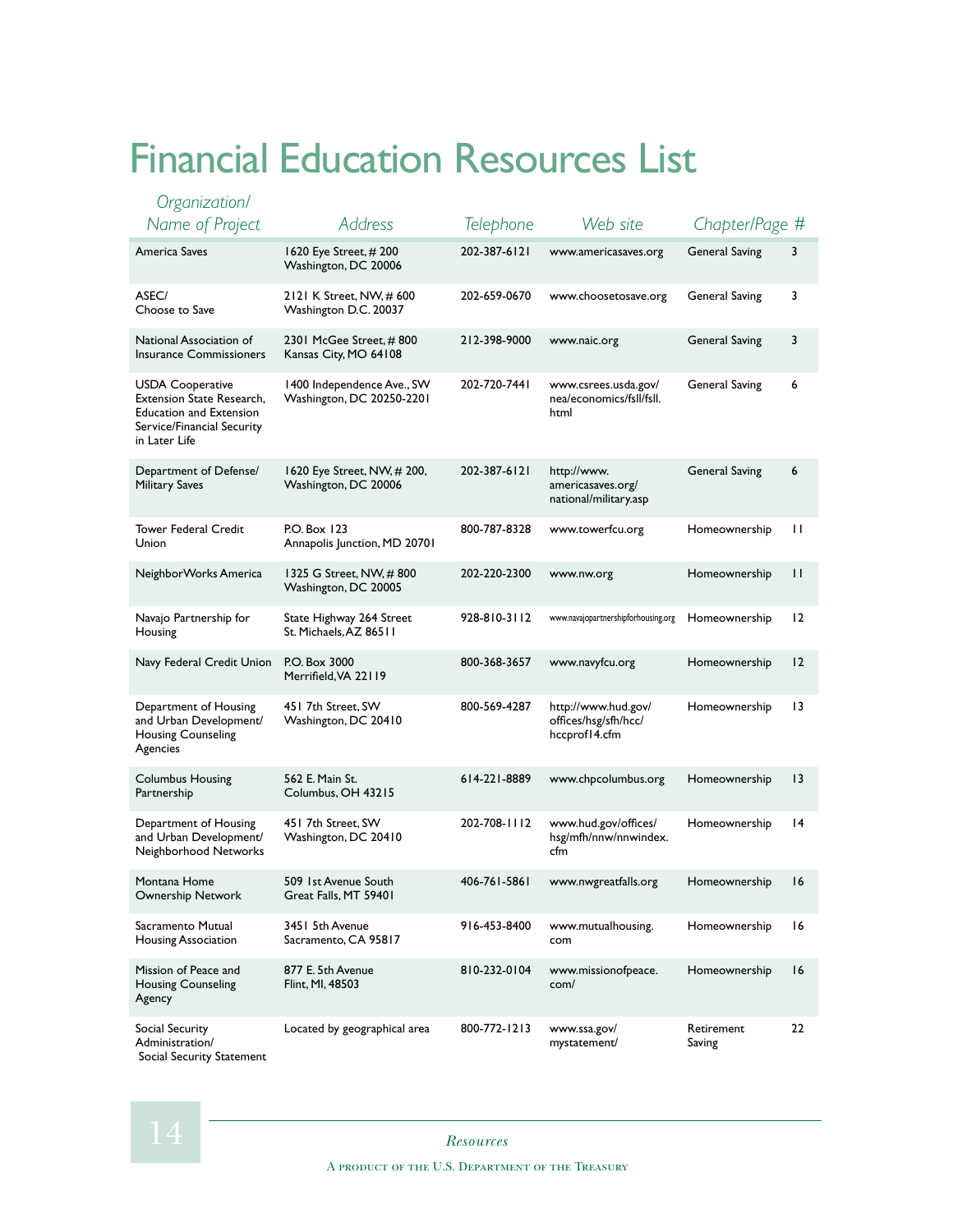#### *Organization/ Name of Project Address Telephone Web site Chapter/Page #* Department of Labor/ National Summit on Retirement Savings 200 Constitution Avenue, NW Washington, DC 20210 866-444-3272 www.saversummit.dol. gov/ Retirement Saving 22 UPS 55 Glenlake Parkway, NE Atlanta, GA 30328 404-828-6000 https://ups.managehr. com/benefits/ compensation.html Retirement Saving  $24$ Weyerhaeuser 33663 Weyerhaeuser Way S. Federal Way, WA 98003 800-525-5440 http://www. weyerhaeuser.com/ careers/rewards/ #compensation Retirement Saving  $24$ PricewaterhouseCoopers 300 Madison Avenue New York, NY10017 646-471-4000 http://www.pwc.com/ Extweb/service.nsf/docid/ 42BA0BCF785403 D585256B1F0056D97F Retirement Saving 24 Thrift Savings Plan P.O. Box 385021 Birmingham, AL 35238 866-817-5023 www.tsp.gov Retirement Saving 25 AICPA/360 Degrees of Financial Literacy 1211 Avenue of the Americas New York, NY 10036 212-596-6200 http://www.aicpa.org/ financialliteracy/index. asp Retirement Saving 26 Federal Trade Commission/ Your Access to Free Credit Reports PO Box 105283 Atlanta, GA 30348-5283 877-322-8228 www.annualcreditreport. com Credit 34 HealthAmerica Credit Union 9790 Touchton Road Jacksonville, FL 32246-8227 904-296-1292 www.healthamericacu. com Credit 34 HSBC P.O. Box 442 Mt. Prospect IL 60056 847-564-6110 www.yourcreditcounts. com Credit 35 Operation Hope 707 Wilshire Blvd. Suite 3030 Los Angeles, CA 90017 213-891-2900 www.operationhope.org Credit 36 Federal Trade Commission: ID Theft: What's It All About? 600 Pennsylvania Avenue, NW Washington, DC 20580 877-438-4338 www.consumer.gov/ idtheft Consumer Protection 43 U.S. Postal Inspection Service: Identity Crisis DVD 1735 N. Lynn St 10th Floor Arlington, VA 22209-2020 800-782-6724 www.usps.com/ postalinspectors/ dvdorder.htm Consumer Protection 44 Attorney General's Office of Florida (seniors vs. crime) State of Florida The Capitol PL-01 Tallahassee, FL 32399 800-203-3099 http://www. seniorsvscrime.com/ Consumer Protection 46 Attorney General's Office of Kentucky (Senior Crime College) Office of the Attorney General 700 Capitol Avenue, #118 Frankfort, KY 40601 502-696-5300 http://www.ag.ky.gov/ seniors.htm Consumer Protection 47 Internal Revenue Service: Voluntary Income Tax Assistance Program Located by geographical area 800-829-1040 http://www.irs.gov/ newsroom/article/ 0,,id=108104,00.html Taxpayer Rights 51 National Disability Institute/TAX FACTS 1725 Eye St., NW, Suite. 600 Washington, DC 20006 202-336-7680 www.mastermymoney. org Taxpayer Rights 53

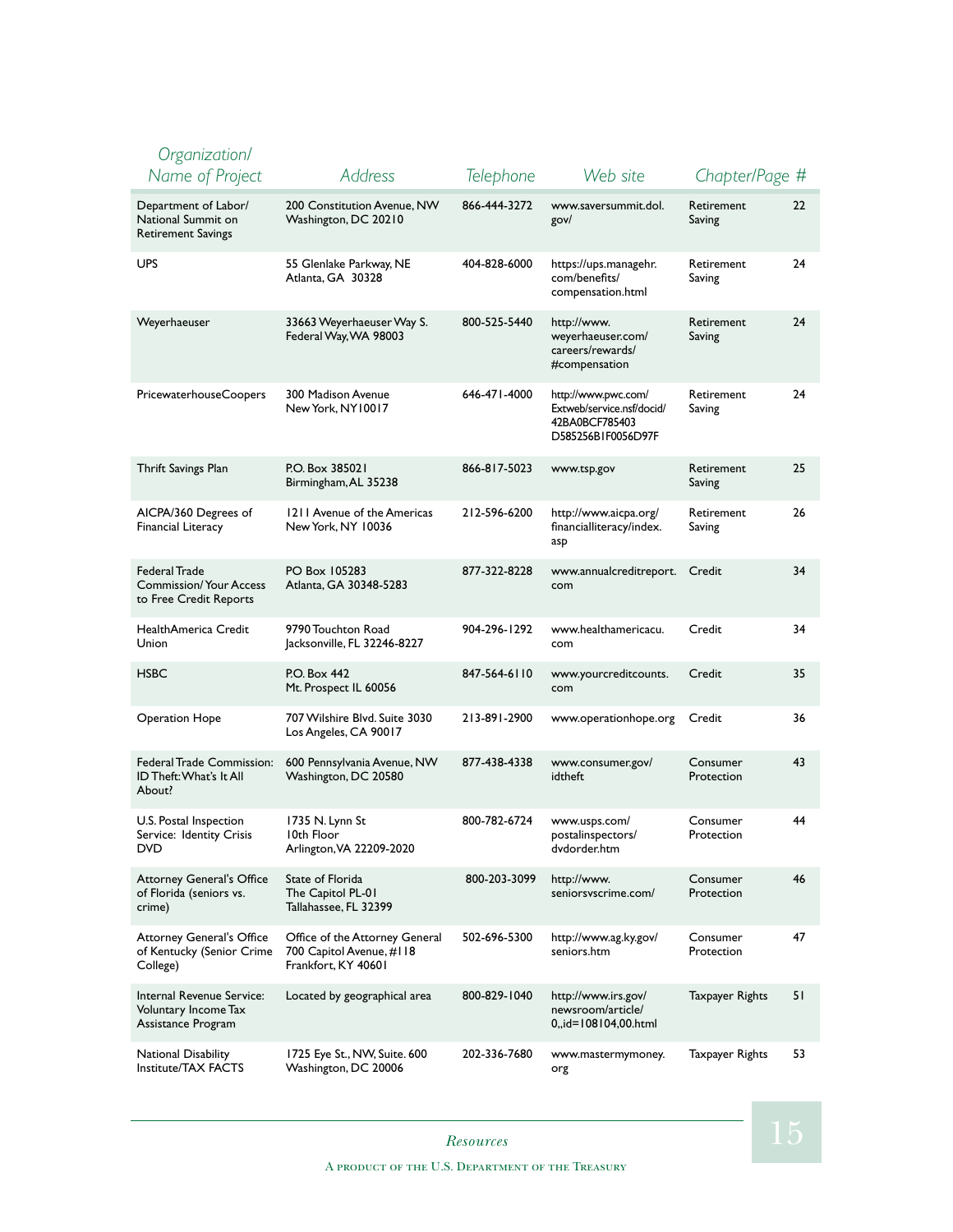| Organization/                                                                                                                                             |                                                                                        |                         |                                                                                                   |                        |    |
|-----------------------------------------------------------------------------------------------------------------------------------------------------------|----------------------------------------------------------------------------------------|-------------------------|---------------------------------------------------------------------------------------------------|------------------------|----|
| Name of Project                                                                                                                                           | Address                                                                                | Telephone               | Web site                                                                                          | Chapter/Page #         |    |
| Episcopal Social Services                                                                                                                                 | 233 S. St. Francis St.<br>Wichita, KN 67202                                            | 316-269-4160            | www.esswichita.org                                                                                | Taxpayer Rights        | 54 |
| Greater Miami Prosperity<br>Campaign                                                                                                                      | 260 NE 17th Terrace, #200<br>Miami, FL 33132                                           | 305-576-5001<br>ext.43  | www.<br>prosperitycampaign.com                                                                    | Taxpayer Rights        | 52 |
| Internal Revenue Service:<br>Taxpayer Advocate Service                                                                                                    | Located by geographical area                                                           | 877-777-4778            | http://www.irs.gov/<br>advocate/index.html                                                        | <b>Taxpayer Rights</b> | 52 |
| USDA Cooperative<br><b>Extension State Research,</b><br><b>Education and Extension</b><br>Service: Taxpayer<br>Education and Outreach in<br>Rural America | 1400 Independence Avenue, SW<br><b>Stop 2201</b><br>Washington, DC 20250-2201          | 202-720-7441            | http://www.csrees.<br>usda.gov/newsroom/<br>newsletters/<br>familyeconnews/<br>julyaug04news.html | Taxpayer Rights        | 53 |
| Department of the<br>Treasury: Go Direct                                                                                                                  | 1500 Pennsylvania Ave., NW<br>Washington DC 20220                                      | 800-333-1795            | www.godirect.org                                                                                  | Taxpayer Rights        | 55 |
| Medicare Prescription<br>Drug Coverage                                                                                                                    | 7500 Security Boulevard<br>Baltimore MD 21244                                          | 800-<br><b>MEDICARE</b> | www.medicare.gov                                                                                  | Taxpayer Rights        | 56 |
| Securities and Exchange<br>Commission: Investor<br><b>Education Resources</b>                                                                             | 100 F Street, NE<br>Washington, DC 20549                                               | 800-SEC-0330            | http://www.sec.gov/<br>investor.shtml                                                             | Investor<br>Protection | 60 |
| <b>Commodity Futures</b><br><b>Trading Commissions</b>                                                                                                    | Three Lafayette Centre<br>1155 21st Street, NW<br>Washington DC 20581                  | 202-418-5000            | www.cftc.gov                                                                                      | Investor<br>Protection | 61 |
| <b>North American Securities</b><br><b>Administrators Association</b>                                                                                     | 750 First Street, NE, # 1140<br>Washington D.C. 20002                                  | 202-737-0900            | www.nasaa.org                                                                                     | Investor<br>Protection | 61 |
| <b>Invest Ed</b>                                                                                                                                          | <b>First National Center</b><br>N. Robinson St.<br>Oklahoma City, OK 73102             | 405-280-7700            | http://www.investedok.<br>org/                                                                    | Investor<br>Protection | 62 |
| <b>Investing for Success</b>                                                                                                                              | 1401 H. St. NW<br>Washington, D.C. 20005                                               | 202-326-5800            | www.<br>investingforsuccess.org                                                                   | Investor<br>Protection | 62 |
| Path to Investing                                                                                                                                         | 120 Broadway, 35th Floor<br>New York, NY 10271                                         | Fax: 212-968-<br>0743   | www.siainvestor.org                                                                               | Investor<br>Protection | 63 |
| Your Money, Your Life                                                                                                                                     | 919 18th St. NW Suite 300<br>Washington D.C. 20006                                     | 202-775-2111            | www.investorprotection.<br>org                                                                    | Investor<br>Protection | 62 |
| Department of Labor:<br>Fees in 401(k) Plans                                                                                                              | <b>Frances Perkins Building</b><br>200 Constitution Avenue, NW<br>Washington, DC 20210 | 866-444-3272            | www.dol.gov/ebsa/<br>publications                                                                 | Investor<br>Protection | 64 |
| National Association of<br>Securities Dealers (NASD)                                                                                                      | Investor Education 1735 K<br>Street, NW<br>Washington, DC 2006                         | 202-728-6964            | http://www.nasd.com                                                                               | Investor<br>Protection | 64 |
| First Home Club Savings<br>Account Program                                                                                                                | New York, NY 10178                                                                     | 212-441-6800            | www.fhlbny.com                                                                                    | Unbanked               | 69 |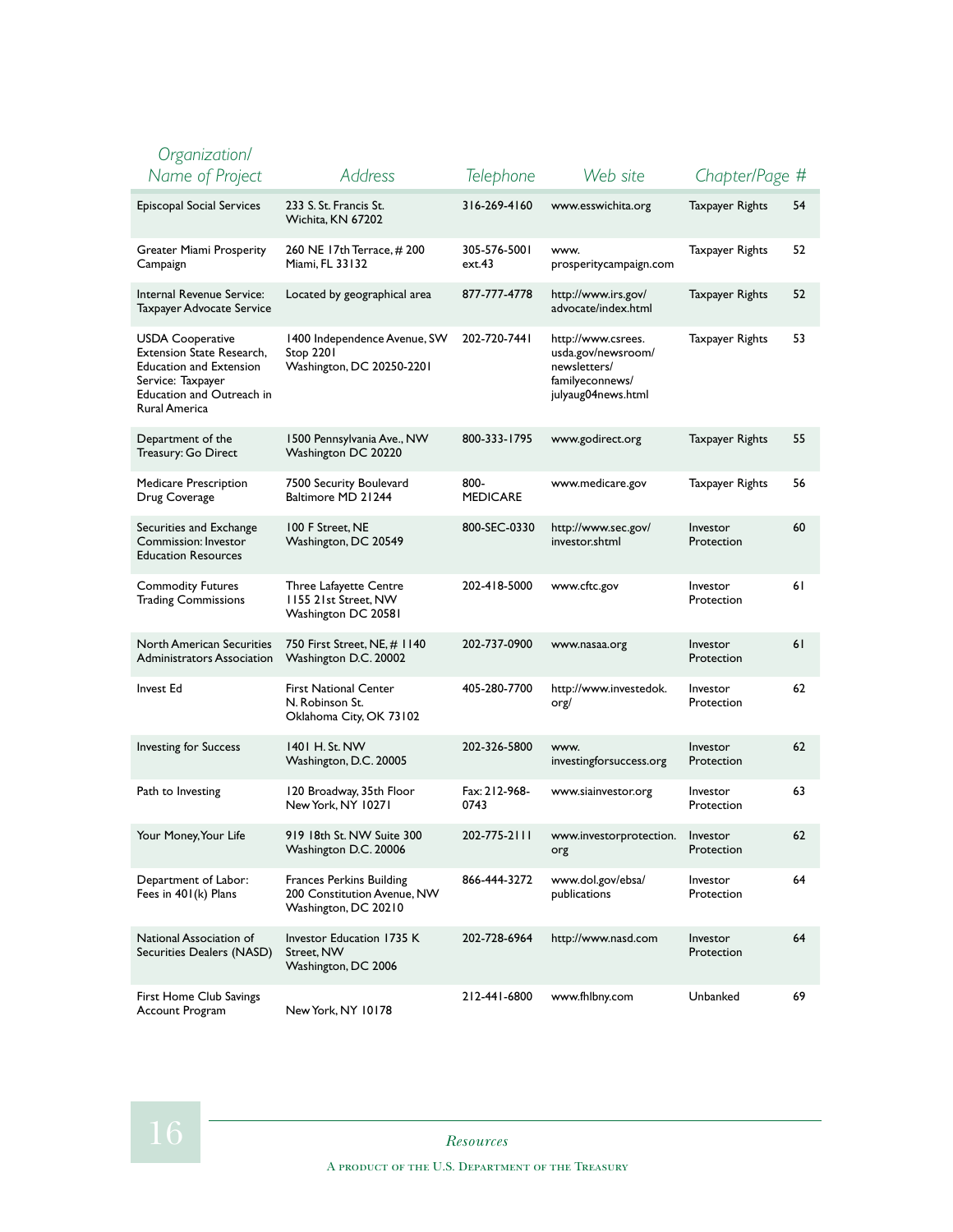| Organization/                                                                                                       |                                                                                      |                           |                                                                                                           |                                                           |           |
|---------------------------------------------------------------------------------------------------------------------|--------------------------------------------------------------------------------------|---------------------------|-----------------------------------------------------------------------------------------------------------|-----------------------------------------------------------|-----------|
| Name of Project                                                                                                     | <b>Address</b>                                                                       | Telephone                 | Web site                                                                                                  | Chapter/Page #                                            |           |
| <b>Tompkins Trust Company</b>                                                                                       | PO Box 460<br>Ithaca, NY 14851                                                       | 888-273-3210              | www.tompkinstrust.com                                                                                     | Unbanked                                                  | 70        |
| Federal Deposit Insurance<br>Corporation: Money<br>Smart                                                            | 550 17th Street, NW<br>Washington, DC 20429                                          | 877-275-3342              | www.fdic.gov/<br>consumers/consumer/<br>moneysmart/index.html                                             | Unbanked                                                  | 70        |
| Department of Health and<br>Human Services: Assets<br>for Independence Program                                      | Office of Community Services<br>901 D Street, SW, #500 West<br>Washington, DC 20447  | 202-401-4626              | www.acf.hhs.gov/<br>assetbuilding/                                                                        | Unbanked                                                  | 71        |
| New Alliance Task Force/<br>Plazas Comunitarias                                                                     | 550 17th Street, NW<br>Washington D.C. 20249                                         | 877-275-3342              | http://www.fdic.<br>gov/regulations/<br>examinations/<br>supervisory/insights/<br>siwin04/latino_mkt.html | Multicultural                                             | 77        |
| Department of Labor: Las<br>Mujeres y el Dinero                                                                     | Women's Bureau<br>200 Constitution Avenue, NW<br>Room S-3002<br>Washington, DC 20210 | 800-827-5335              | http://www.dol.gov/wb/<br>hisp.htm                                                                        | Multicultural                                             | 77        |
| Home Ownership Center                                                                                               | 633 S. Concord Street, #250<br>St. Paul, MN 55075                                    | 651-659-9336              | www.hocmn.org                                                                                             | Multicultural                                             | 79        |
| Government Employee<br>Credit Union of El Paso,<br>Texas                                                            | 7227 Viscount Blvd.,<br>El Paso, TX 79925                                            | I-800-772-<br><b>GECU</b> | www.gecu-ep.org                                                                                           | Multicultural                                             | 78        |
| <b>Building Native</b><br>Communities: Financial<br>Skills for Families (First<br>Nations Development<br>Institute) | 2300 Fall Hill Avenue, #412<br>Fredericksburg, VA 22401                              | 540-371-5615              | www.firstnations.org or<br>www.<br>fanniemaefoundation.<br>org/programs/native<br>american.shtml          | Multicultural                                             | 80        |
| Jump\$tart                                                                                                          | 919 18th Street, NW, #300<br>Washington, DC 20006                                    | 888-453-3828              | www.jumpstart.org                                                                                         | K –<br>Postsecondary                                      | 89        |
| Department of the<br>Treasury: Money Math                                                                           | 1500 Pennsylvania Ave., NW<br>Washington DC 20220                                    | 202-622-2000              | www.publicdebt.<br>treas.gov/mar/<br>marmoneymath.htm.                                                    | $K -$<br>Postsecondary                                    | 86        |
| Junior Achievement                                                                                                  | 1725 I St., NW, Suite 200<br>Washington, DC 20006                                    | 202-296-1200              | www.myja.org                                                                                              | K –<br>Postsecondary<br>Academic<br>Research<br>& Program | 85<br>102 |
|                                                                                                                     |                                                                                      |                           |                                                                                                           | Evaluation                                                |           |
| Wall Street Journal<br>Classroom Edition                                                                            | 500 Woodward Ave., Suite 1950<br>Detroit, MI 48226                                   | 800-544-0522              | http://www.<br>wsjclassroomedition.<br>com/index.html                                                     | К –<br>Postsecondary                                      | 86        |
| National Institute of<br>Financial Education and<br><b>Economic Literacy</b>                                        | 345 W. Washington Avenue<br>Madison, WI 53703                                        | 608-261-9555              | www.wdfi.org                                                                                              | $K -$<br>Postsecondary                                    | 88        |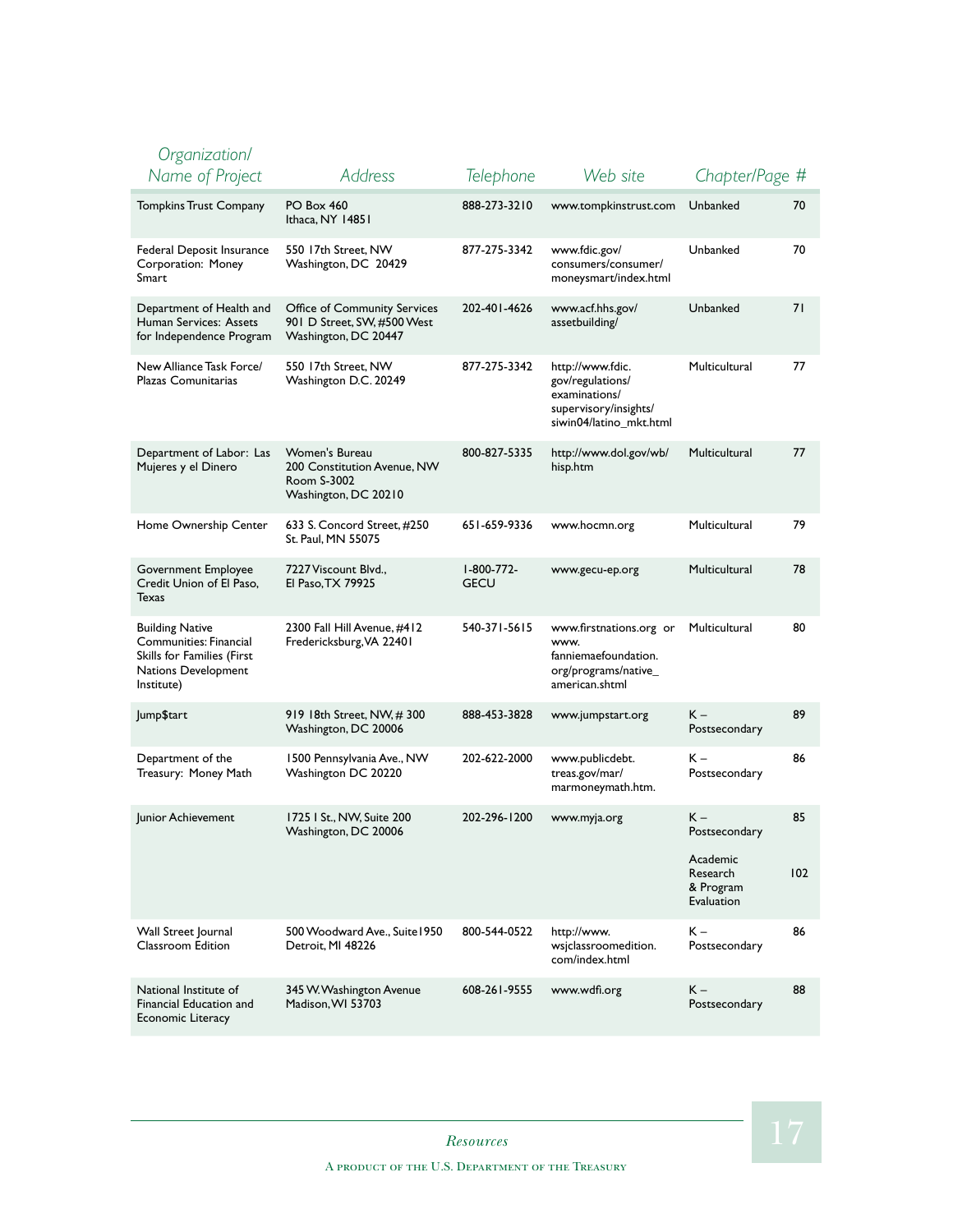| Organization/<br>Name of Project                                    | Address                                                                                                                    | Telephone            | Web site                                                                          | Chapter/Page #                                    |     |
|---------------------------------------------------------------------|----------------------------------------------------------------------------------------------------------------------------|----------------------|-----------------------------------------------------------------------------------|---------------------------------------------------|-----|
| <b>West Virginia Finance</b><br>University                          | c/o Office of the State Auditor<br>Glen B. Gainer III<br>State Capitol Building 1, Room<br>$W-100$<br>Charleston, WV 25305 | 304-558-2251         | www.wvauditor.com                                                                 | К –<br>Postsecondary                              | 88  |
| National Endowment for<br><b>Financial Education</b>                | 5299 DTC Blvd., # 1300<br>Greenwood Village, CO 80111                                                                      | 303-741-6333         | www.nefe.org                                                                      | Academic<br>Research<br>and Program<br>Evaluation | 90  |
| <b>Financial Education</b><br>Clearinghouse                         | 5299 DTC Blvd., Suite 1300<br>Greenwood Village, CO 80111                                                                  | 303-741-6333         | www.nefe.org                                                                      | к –<br>Postsecondary                              | 90  |
| <b>Girl Scouts of America</b>                                       | 420 Fifth Avenue<br>New York, NY 10018                                                                                     | 800-478-7248         | www.girlscouts.org                                                                | K –<br>Postsecondary                              | 90  |
| Camp Challenge                                                      | 1105 Camp Sertoma Dr.<br>Westfield, NC 27053                                                                               | 800-662-7044         | www.ncbankers.org/<br>community/camp.html                                         | К –<br>Postsecondary                              | 91  |
| Boys and Girls Club of<br>America                                   | 1275 Peachtree Street NE<br>Atlanta, GA 30303                                                                              | 800-854-2582         | www.bgca.org                                                                      | K –<br>Postsecondary                              | 91  |
| Minnesota Correctional<br>Facility                                  | 1079 Highway 292<br>Red Wing, MN 55066                                                                                     | 651/267-3600         | www.doc.state.mn.us/<br>facilities/redwing.htm                                    | К –<br>Postsecondary                              | 92  |
| $4-H$                                                               | 1400 Independence Ave. SW<br>#2201<br>Washington D.C. 20250                                                                | 202-720-7441         | http://www.csrees.usda.<br>gov/ProgViewRelated.                                   | К –<br>Postsecondary                              | 92  |
| Desert Schools Credit<br>Union/The Metro Center<br>Academy          | 148 N. 48th St<br>Phoenix, AZ 85054                                                                                        | 602-335-5000         | www.desertschools.org                                                             | К –<br>Postsecondary                              | 92  |
| University of Rhode<br>Island Center for Personal<br>Education      | <b>Transition Center 2</b><br>Lower College Rd.<br>Kingston, RI 02881                                                      | 401-874-7436         | www.gettingfiscallyfit.<br>com                                                    | K –<br>Postsecondary                              | 94  |
| Money Matters: Make it<br>Count                                     | 101 Montgomery St.<br>San Francisco, CA 94104                                                                              | 800-435-4000         | www.aboutschwab.com                                                               | К –<br>Postsecondary                              | 0   |
| Charles Schwab<br>Foundation                                        | 1650 South Amphlett Blvd.<br>Suite 300<br>San Mateo, CA 94402                                                              | 650-655-2410         | www.schwabfoundation.<br>org                                                      | K –<br>Postsecondary                              | 0   |
| Wachovia Corporation                                                | 301 South College Street, #4000<br>One Wachovia Center<br>Charlotte, NC 28288                                              | 704-590-0000         | www.wachovia.com                                                                  | K –<br>Postsecondary                              | 102 |
| Organization for Economic<br>Co-operation and<br>Development (OECD) | 2 rue André-Pascal, 75775<br>Paris Cedex 16<br><b>FRANCE</b>                                                               | +33   45 24<br>82 00 | http://www.oecd.org/<br>maintopic/0,2626,en_<br>2649_201185_I_I_I_I_<br>1,00.html | International<br>Perspective                      | 114 |
| International Organization<br>of Securities Commissions<br>(IOSCO)  | Calle Oquendo 12<br>28006 Madrid<br><b>SPAIN</b>                                                                           | 34 91 417<br>55 49   | http://www.iosco.org/                                                             | International<br>Perspective                      | 115 |